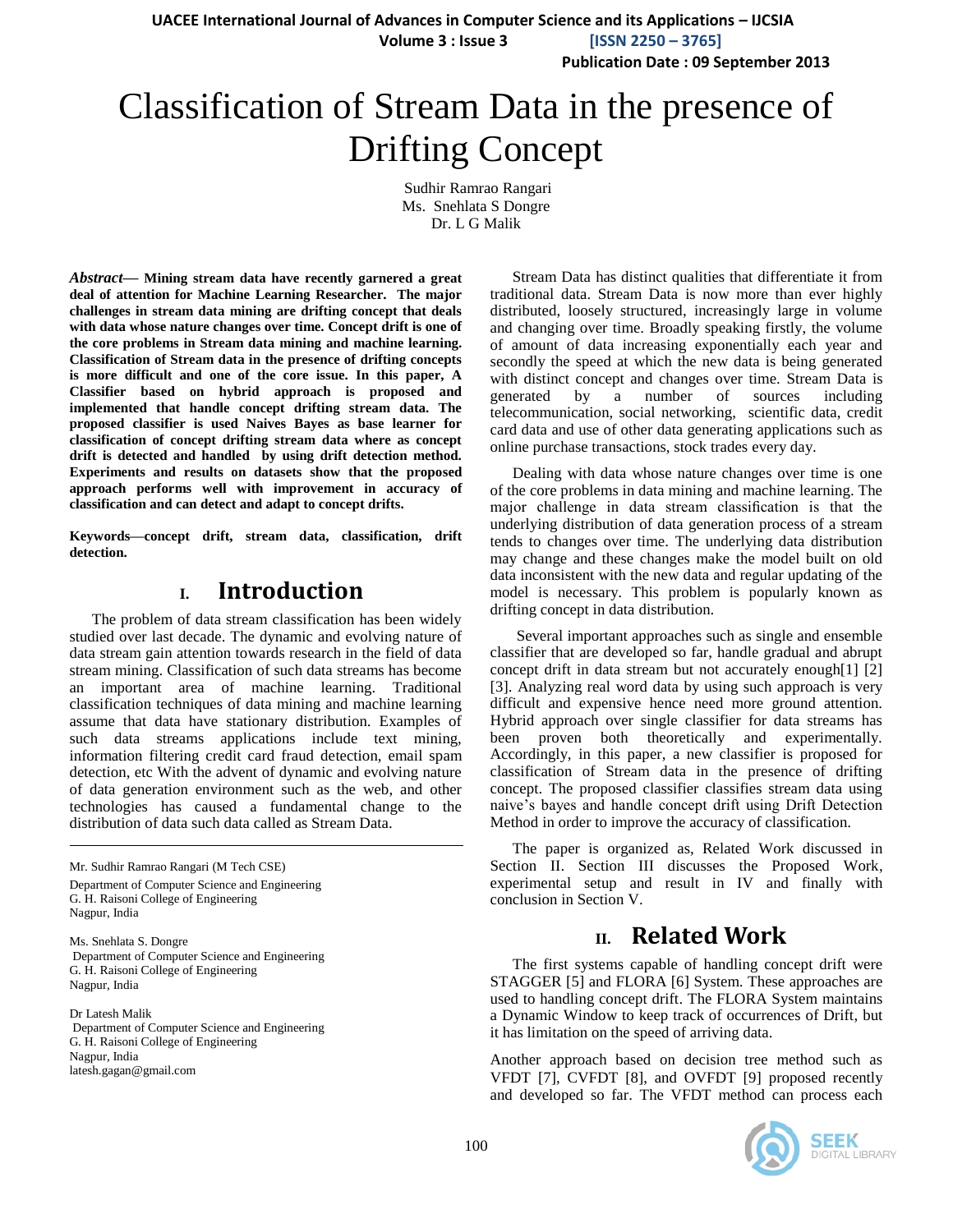example in constant time and memory being able to incorporate tens of thousands of examples per second using off the shelf hardware but inability to cope with concept drifts. The CVFDT is an extended version of VFDT which handle concept drift that uses sliding window and monitor the affect of sample in sliding window on current decision tree accuracy. The OVFDT is also one of the methods in this category. A significant feature of OVFDT is its ability to reduce the decision tree size learnt from massive data streams and have better accuracy than VFDT.

On other hands, there are several approaches based on Ensemble classifier such as SEA [10], weighted majority [11] [12] and DWM [13] seems to be an effective. The Streaming Ensemble Algorithm (SEA) copes with concept drift with a bagging ensemble of C4.5 classifiers. SEA reads a fixed amount of data and uses it to create a new classifier. Performance of this method is measured over the most recent predictions based on the performance of both the ensemble and the new classifier. The Weighted Majority provide the general framework of weight processing of some fixed expert system by changing integration rule of each basic classifier. WM is able to track the occurrence of concept drift but cannot dynamically add and delete expert with occurrence of concept drift. Another approach in this category is Dynamic Weighted Majority (DMW) deals with data stream arriving as a single sample but it can be easily extended to handle data stream arriving as sample block. It can dynamically add and delete expert with occurrence of concept drift.

### **III. Propose Work**

The proposed method uses Naives Bayes as base learner and Drift detection method [16] for handling concept drifting data streams. This method focuses on to improve performance of classification in terms of accuracy.

## *A. Naives Bayesian Classifier*

The Naives Bayesian Classifier remains a popular classifier looking at its competitive performance in many research domains and its simplicity in computation that allows researchers to save a lot of computational costs. This is statistical classifier that is able to perform probabilistic reasoning under uncertainty using Bayes theorem that can relate the posterior distribution to three other probability distributions and it is written as,

Posterior Distribution = 
$$
\frac{\text{(Prior * Likelyhood)}}{\text{Evidence}}
$$
 (1)

Consider DS as a data sample consisting of n features {d1, d2, dn} and C denotes a class {c1, c2} to be predicted. Classification is determined by obtaining P(C|DS), probability for a class conditioned upon an observed data sample DS, is equal to its likelihood P(DS|C) times it probability prior to any observed data sample P(C), normalized by dividing evidence  $P(DS)$ .

$$
P(C|DS) = \frac{P(C) * P(DS|C)}{P(DS)}
$$
 (2)

Where P(C|DS) is Posterior Distribution like  ${P(c1|d1,d2,...,dn)}$  and  $P(c2|d1,d2,...,dn)}$ , The likelihood distribution is denoted as  $P(DS|C)$  like  $\{P(d1,d2,...,dn|c1)\}$ and  $P(d1, d2, \ldots, dn | c2)$  and  $P(C)$  is class prior distribution like  $\{P(c1)$  and  $P(c2)\}$ 

Since posterior is greater in the class c1 case, we predict the sample is belonging to Class c1 otherwise class c2.

However, the discussion is concern, one common rule is considering the hypothesis that is most probable, and this is known as the maximum posteriori. The corresponding classifier is defined as

For Categorical Data

$$
C = argmax_{Ci} P(Ci) * \prod_{j}(vj|Ci)
$$
 (3)

For Numerical Data, it stores the sum of an attribute's values and the sum of the squared values.

$$
(vj|C) = \frac{1}{\sqrt{2\pi}\sigma i j^2} e^{-(vj-\mu i j) * 2\sigma i j^2}
$$
 (4)

where  $vj$  is the jth attributes value,  $\mu$ ij is the average of the jth attribute's values for the ith class, and  $\sigma ij$  is their standard deviation.

## *B. Drift Detection Method*

There are approaches that pay attention to the number of misclassification produced by the learning model during prediction. In learning approach, the model must make a prediction when an example becomes available. Once the prediction has been made, the system can learn from the examples and incorporate it to the learning model

Drift Detection Method (DDM), has been developed to improve the detection in presence of concept drift. The drift detection method uses a binomial distribution that distribution gives the general form of the probability for the number of error in a sample of n examples.

For each time step instance in the sequence of examples, error is defined as the number of misclassification

#### *error=number of misclassification*

The probability of misclassifying (pi) is considered to be error rate,

$$
Pi = \frac{error}{i} \tag{5}
$$

with standard deviation given by

$$
si = \sqrt{pi * (1 - pi)^2/i}
$$
 (6)

A significant increase in error of the method means that changes in class distribution and hence the actual learned model is supposed to be inappropriate.

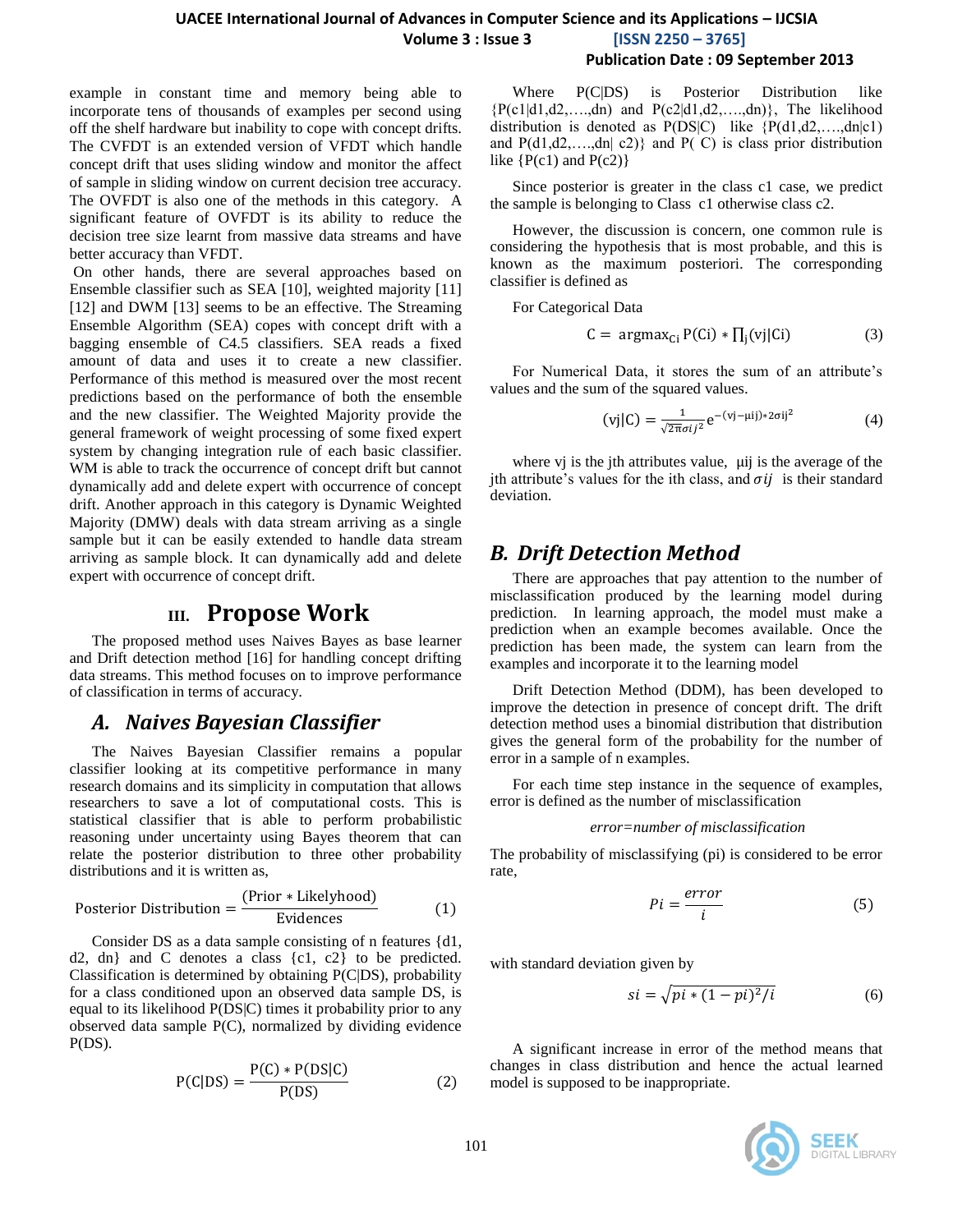**For the warning level (pi+si >pmin+2\*smin):** this level indicates that drift may be occurred, after this level, the examples are stored in hope of a possible change of context.

For the drift level  $pi + si$  >pmin + 3 \*smin): this level indicates that the concept drift is supposed to be true, and once the drift is detected, at the same time there is need to reset the learning method and hence a new model is to be learn using the instances stored since the warning level.

## **IV. Experimental Setup and Result**

Propose work is implemented in java and evaluated on synthetic dataset Stagger. The result shows that using this approach accuracy is improved.

## *A. Data Set*

STAGGER [6] is used to simulate concept drift, total changes in concept descriptions. Stagger data generated using three attributes color ∈ {red, green, blue}, shape ∈ {rectangular, circular, triangular}, and size  $\in$  {small, medium, large}. There three target concept that are generated randomly, the first block define the concept 1 and it is labeled 0 if (color = red  $\Lambda$ )  $size = small$ ). The second block define the concept 2 and it is labeled 0 if (color =green  $\vee$  shape = circular), and the third block defined the concept 3 and it is labeled 0 if (size  $=$ medium∨ large). The target concept other than three is labeled 1.

|  | TABLE 1. TARGET CONCEPT AND CLASS LABEL |  |  |
|--|-----------------------------------------|--|--|
|  |                                         |  |  |

| <b>Color</b> | <b>Shape</b> | <b>Size</b> | <b>Class</b> | <b>Target</b> |
|--------------|--------------|-------------|--------------|---------------|
|              |              |             |              | Concept       |
| <u>red</u>   | rectangular  | small       |              | Concept 1     |
| green        | triangular   | small       |              | Concept 2     |
| Blue         | circular     | small       |              | Concept 2     |
| Red          | rectangular  | medium      |              | Concept 3     |
| Blue         | triangular   | large       |              | Concept 3     |
| Blue         | triangular   | small       |              | otherwise     |

The data is generated using above concept and drift is induced in data distribution to perform the evaluation.

## *B. Result*

The generated data is supplied for training and build the model and make it as current model. The Testing instance is given for classification according to existing model prediction is made. The result of the prediction is then passing to detect the concept drift. If the concept drift is detected then the model is rebuild with the support of instances encounter since warning level to drift level.

The figure 1 shows the error of misclassification, warning level and drift level indicated blue line, red line and green line respectively. It shows that the significant increased in error indicate that change in distribution, when error crosses the warning level, there is possibility of concept drift is and once

the error reach or cross drift level then the drift is supposed to be true and hence drift is detected.



Figure 1: shows error of misclassification, warning level and drift level indicated blue, red and green respectively.

The figure 2 shows horizontal axis as number of instance and vertical axis as % accuracy. The series 1 is the accuracy of before handling and series 2 is the accuracy of after handling by using drift detection method.



Figure 2: Show no of instances Vs Accuracy in %, series 1 is the accuracy of before handling drift and after handling drift

It is observed that, proposed approach is improving the accuracy of classification

The below table 2 shows the analysis on total number training and testing instances with correctly classified instances and accuracy.

TABLE 2. ACCURACY OF CLASSIFICATION OF DATA BLOCK

| <b>Total</b><br><b>Instance</b> | <b>Training</b><br><b>Instance</b> | <b>Testing</b><br><b>Instance</b> | Data<br><b>Block</b> | Correctly<br><b>Classified</b> | Accuracy<br>$\left( \frac{9}{0} \right)$ |
|---------------------------------|------------------------------------|-----------------------------------|----------------------|--------------------------------|------------------------------------------|
|                                 |                                    |                                   | 500                  | 464                            | 92.80                                    |
| 2000                            | 500                                | 1500                              | 1000                 | 937                            | 93.98                                    |
|                                 |                                    |                                   | 1500                 | 1387                           | 92.65                                    |